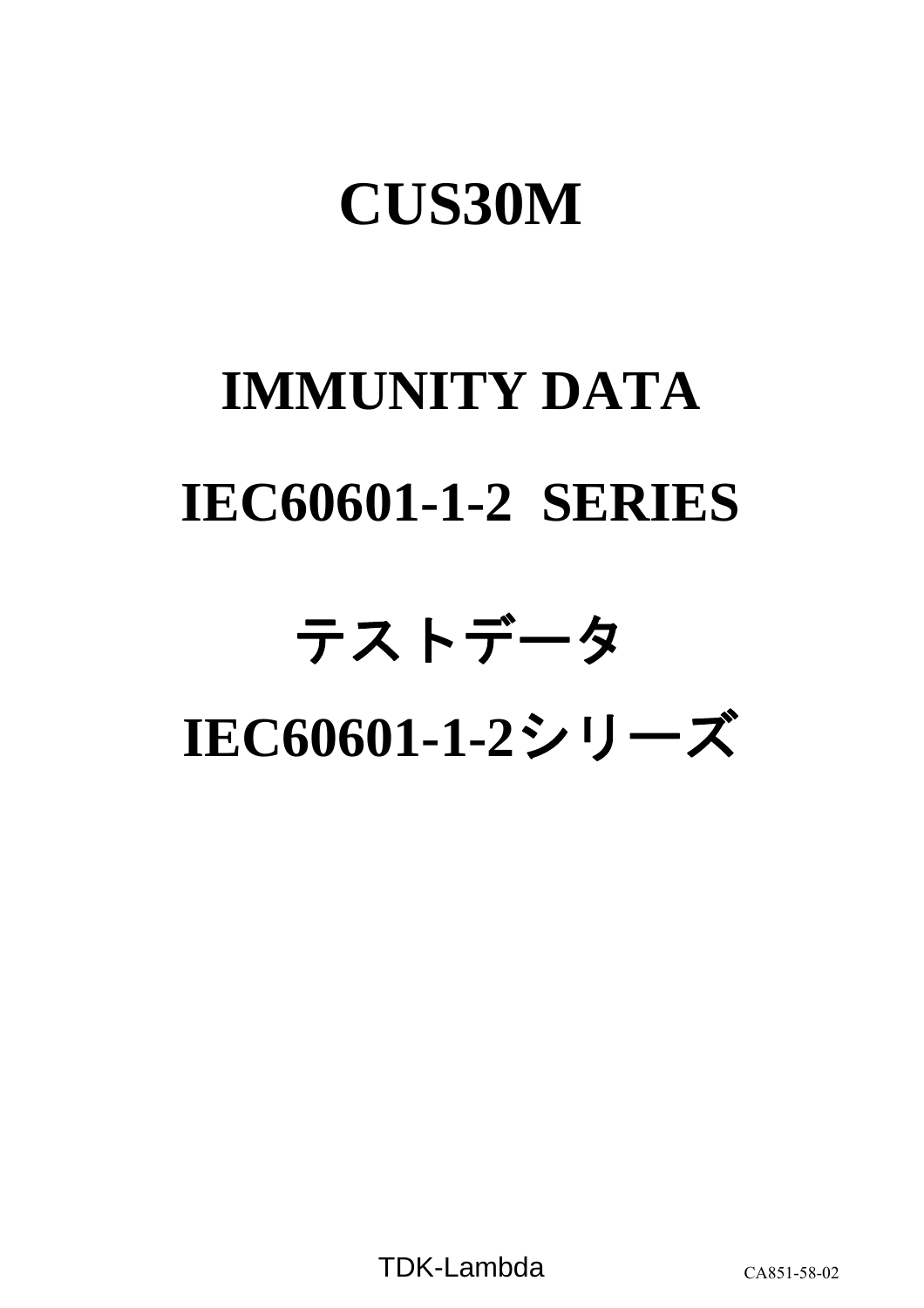## CUS30M

## **I N D E X**

|                                                                                                                                           | <b>PAGE</b> |
|-------------------------------------------------------------------------------------------------------------------------------------------|-------------|
| Summary of Immunity Test Result                                                                                                           |             |
| Electrostatic Discharge Immunity Test (IEC60601-1-2 Ed.4)                                                                                 |             |
| Radiated Radio-Frequency Electromagnetic Field Immunity Test (IEC60601-1-2 Ed.4)                                                          |             |
| 4. 電気的ファーストトランジェントバーストイミュニティ試験 ······························· R-4<br>Electrical Fast Transient / Burst Immunity Test (IEC60601-1-2 Ed.4) |             |
| Surge Immunity Test (IEC60601-1-2 Ed.4)                                                                                                   |             |
| Conducted Disturbances Induced by Radio-Frequency Field Immunity Test (IEC60601-1-2 Ed.4)                                                 |             |
| Power Frequency Magnetic Field Immunity Test (IEC60601-1-2 Ed.4)                                                                          |             |
| Voltage Dips, Voltage Interruptions Immunity Test (IEC60601-1-2 Ed.4)                                                                     |             |
| 使用記号 Terminology Used                                                                                                                     |             |
| FG …… フレームグラウンド Frame GND<br>→ ・・・・・ 接地用端子 Earth ( $\triangleq$ terminal                                                                  |             |

| FG               | .        | フレームグラウンド | Frame GND              |
|------------------|----------|-----------|------------------------|
| $\pm$            | .        | 接地用端子     | Earth $($ $=$ terminal |
| L                | $\cdots$ | ライブライン    | Live line              |
| N                | .        | ニュートラルライン | Neutral line           |
| $\overline{\pi}$ | .        | 接地        | Earth                  |
| $+V$             | $\cdots$ | +出力       | $+$ Output             |
| $-V$             | $\cdots$ | - 出力      | - Output               |
|                  |          |           |                        |

※ 当社標準測定条件における結果であり、参考値としてお考え願います。 Test results are reference data based on our standard measurement condition.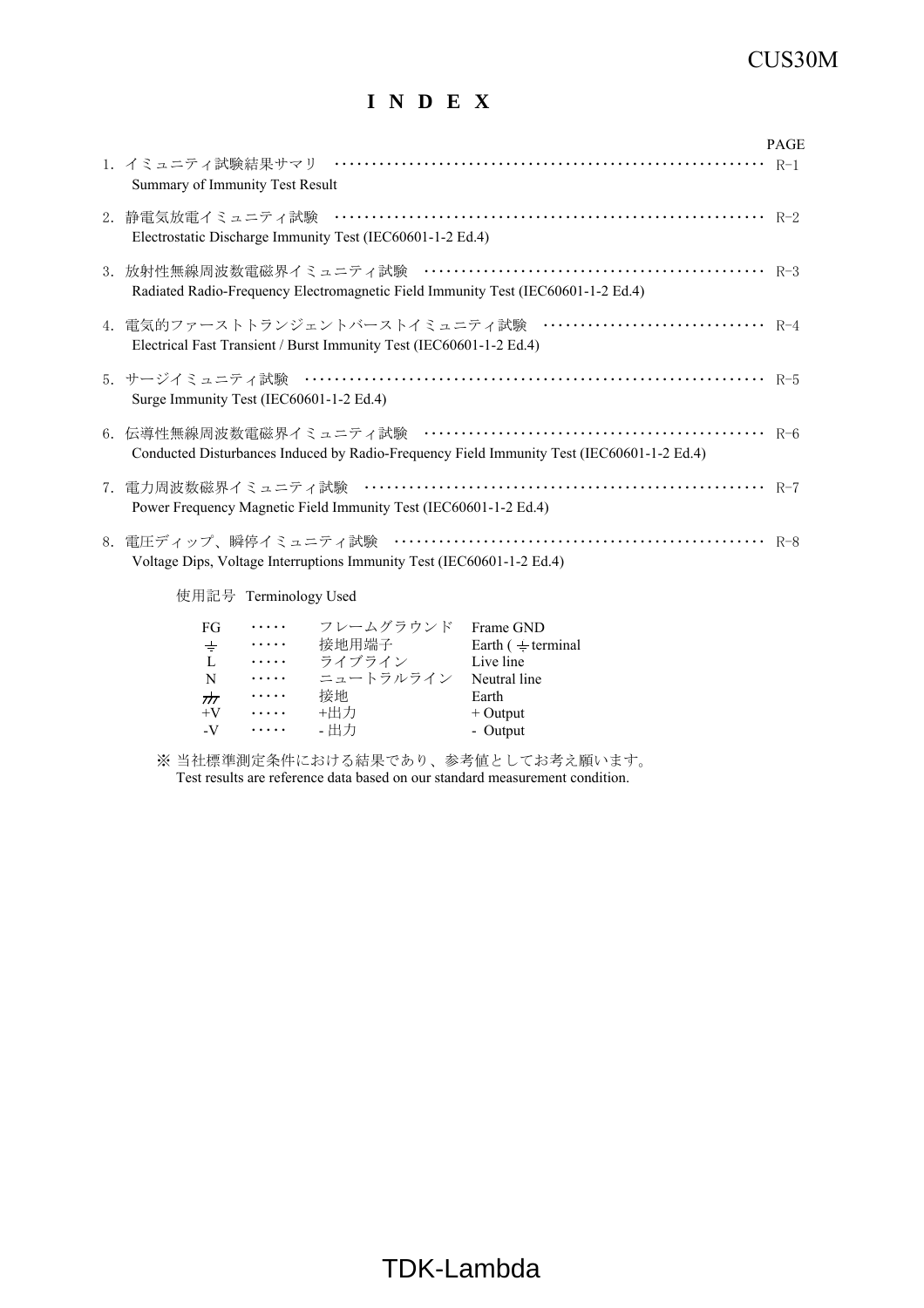# CUS30M 1.イミュニティ試験結果サマリ **Summary of Immunity Test Result**

# **MODEL** : **CUS30M** (カタログオプション含む \*1)

**(Include option models \*1)**

| 項目<br>Item                                                                                      | 規格<br>Standard       | 試験レベル<br>Test level | 判定基準<br>Criteria                                             | 結果<br>Result               | Page I | 備考、条件<br>Notes & Conditions |
|-------------------------------------------------------------------------------------------------|----------------------|---------------------|--------------------------------------------------------------|----------------------------|--------|-----------------------------|
| 静電気放電バュニテイ試験<br>Electrostatic Discharge Immunity Test                                           | IEC60601-1-2<br>Ed.4 | 1,2,3,4             | A                                                            | <b>PASS</b>                | $R-2$  | <b>ENCLOSURE PORT</b>       |
| 放射性無線周波数電磁界イミュニティ試験<br>Radiated Radio-Frequency<br>Electromagnetic Field Immunity Test          | IEC60601-1-2<br>Ed.4 | 1,2,3               | A                                                            | <b>PASS</b>                | $R-3$  | <b>ENCLOSURE PORT</b>       |
| 電気的ファーストトランジェントバーストイミュニティ試験<br>Electrical Fast Transient / Burst Immunity Test                  | IEC60601-1-2<br>Ed.4 | 1,2,3               | A                                                            | <b>PASS</b>                | $R-4$  | Input a.c. power PORT       |
| サージイミュニティ試験<br><b>Surge Immunity Test</b>                                                       | IEC60601-1-2<br>Ed.4 | 1,2                 | A                                                            | <b>PASS</b>                | $R-5$  | Input a.c. power PORT       |
| 伝導性無線周波数電磁界イミュニティ試験<br>Conducted Disturbances Induced<br>by Radio-Frequency Field Immunity Test | IEC60601-1-2<br>Ed.4 | 1,2                 | A                                                            | <b>PASS</b>                | $R-6$  | Input a.c. power PORT       |
| 電力周波数磁界ペュニティ試験<br>Power Frequency Magnetic Field Immunity Test                                  | IEC60601-1-2<br>Ed.4 | 1,2,3,4             | A                                                            | <b>PASS</b>                | $R-7$  | <b>ENCLOSURE PORT</b>       |
| 電圧ディップ イミュニティ試験                                                                                 | IEC60601-1-2         |                     | A (200VAC~240VAC)                                            | <b>PASS</b><br><b>PASS</b> |        |                             |
| Voltage Dips Immunity Test                                                                      | Ed.4                 | Class 2             | A (Io $\leq 70\%$ )<br>B (100VAC~120VAC<br>and Io $> 70\%$ ) | <b>PASS</b>                | $R-8$  | Input a.c. power PORT       |
| 電圧瞬停イミュニティ試験<br>Voltage Interruptions Immunity Test                                             | IEC60601-1-2<br>Ed.4 | Class <sub>2</sub>  | B                                                            | <b>PASS</b>                | $R-9$  | Input a.c. power PORT       |

試験条件の詳細は、各テストページを参照してください。 Detail of test condition refer to each test page.

#### 判定基準A Criteria A

- 1. 試験中、5%を超える出力電圧の変動のない事
- The regulation of output voltage must not exceed 5% of initial value during test. 2. 試験後の出力電圧は初期値から変動していない事
- The output voltage must be within the regulation of specification after the test. 3. 発煙・発火のない事
	- Smoke and fire are not allowed.

#### 判定基準B Criteria B

- 1. 入力再投入を必要とする一時的な機能低下のない事
- Must not have temporary function degradation that requires input restart. 2. 試験後の出力電圧は初期値から変動していない事
- The output voltage must be within the regulation of specification after the test.<br>3. 発煙・発火のない事
- Smoke and fire are not allowed.

\*1 カタログオプション Option models<br>/A , /U , /ADJ , /M , /CO , /SF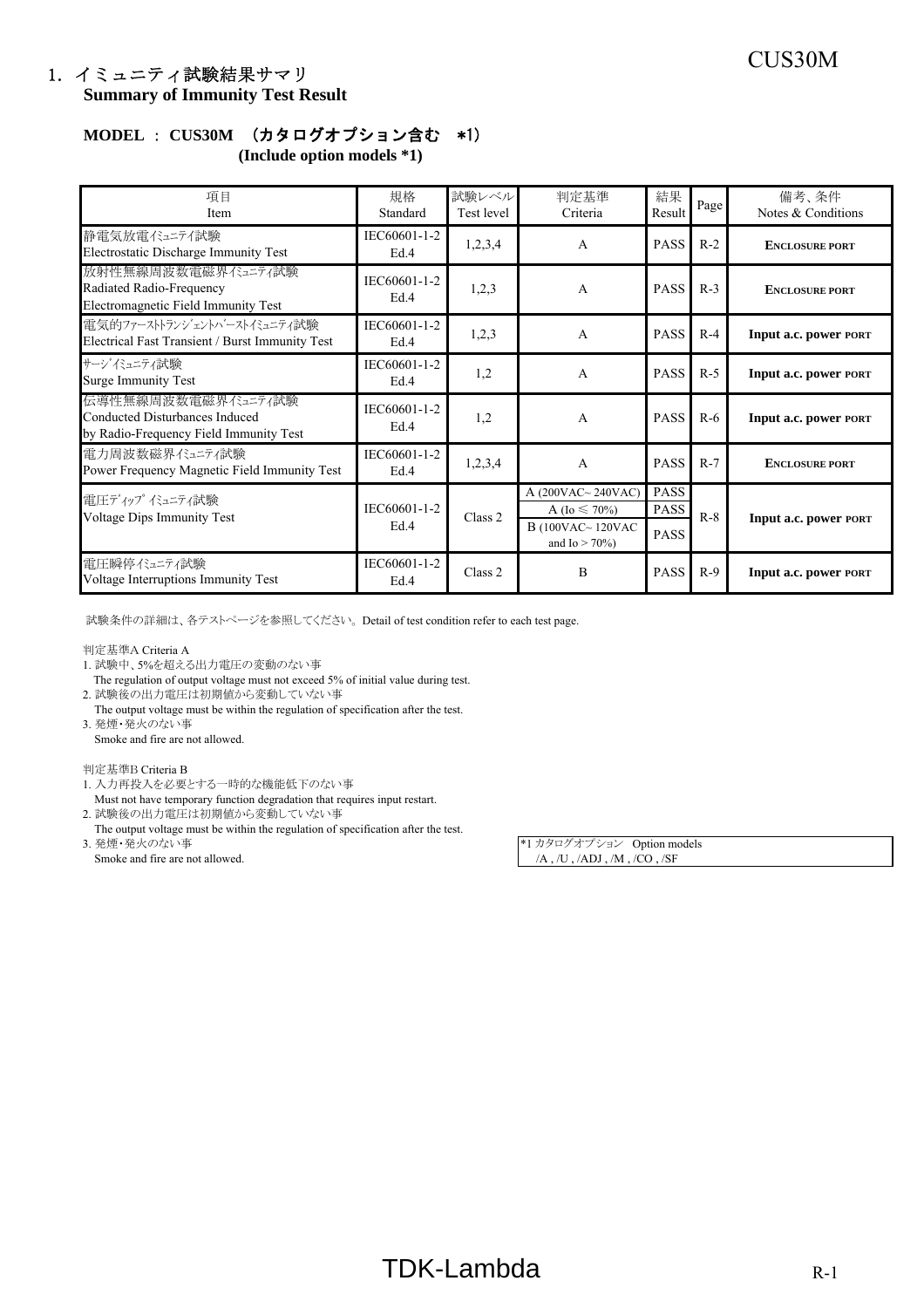#### 2.静電気放電イミュニティ試験 **Electrostatic Discharge Immunity Test (IEC60601-1-2 Ed.4)**

**MODEL** : **CUS30M**

Contact Discharge

| (1) | 使用計測器 Equipment Used<br>静電気試験機<br>Electro Static Discharge Simulator |                    | :NSG435 (SCHAFFNER) |             |
|-----|----------------------------------------------------------------------|--------------------|---------------------|-------------|
|     | 放電抵抗<br>:330 $\Omega$                                                |                    | 静電容量:150pF          |             |
|     | Discharge Resistance                                                 | Capacity           |                     |             |
| (2) | 試験条件 Test Conditions                                                 |                    |                     |             |
|     | ・入力電圧                                                                | $:100, 240$ VAC    | ・出力電圧               | :定格         |
|     | Input Voltage                                                        |                    | Output Voltage      | Rated       |
|     | ・出力電流                                                                | $:0\%$ , Full load | ・極性                 | $;+, -$     |
|     | <b>Output Current</b>                                                |                    | Polarity            |             |
|     | ・試験回数                                                                | $:10 \square$      | ・放電間隔               | :>1秒        |
|     | Number of Tests                                                      | 10 times           | Discharge Interval  | $>1$ second |
|     | ·周囲温度                                                                | :25 $\degree$ C    |                     |             |
|     | <b>Ambient Temperature</b>                                           |                    |                     |             |

# **(3)** 試験方法及び印加箇所 **Test Method and Device Test Point (IEC61000-4-2, ENCLOSURE PORT)** 接触放電 :  $\div$ 、供試体ネジ部<br>Contact Discharge  $\div$ , Screw

| 気中放電<br>Air Discharge          | : +、供試体ネジ部<br>$\pm$ , Screw                                                                                                           |  |
|--------------------------------|---------------------------------------------------------------------------------------------------------------------------------------|--|
| 放電ガン<br>Discharge gun          | リターンケーブル<br>静電気試験機<br>アナログ電圧計<br>Electro static<br>Analog voltage meter<br><b>Return cable</b><br>$\mathbf{v}$<br>discharge simulator |  |
| 絶縁板<br><b>Insulation plate</b> | Output<br>アルミプレート<br>供試体<br>負荷<br>Aluminum plate<br>D.U.T<br>Load<br>┵<br>FG.                                                         |  |
| <b>AC</b> input                | 抵抗<br><b>Resistor</b><br>木製台<br>0.8 <sub>m</sub><br>$470k\Omega$<br>Wood made table<br>抵抗<br><b>Resistor</b><br>470kΩ                 |  |
| 77,                            | グランドプレーン<br><b>GND</b> plane                                                                                                          |  |

#### **(4)** 判定条件 **Acceptable Conditions**

1. 試験中、5%を超える出力電圧の変動のない事

The regulation of output voltage must not exceed 5% of initial value during test.

2. 試験後の出力電圧は初期値から変動していない事

 The output voltage must be within the regulation of specification after the test. 3. 発煙・発火のない事

Smoke and fire are not allowed.

#### **(5)** 試験結果 **Test Result**

| ----------                          |             |                     |
|-------------------------------------|-------------|---------------------|
| Contact Discharge (kV)<br>(Level 4) | CUS30M- $*$ | Air Discha<br>(Leve |
|                                     | <b>PASS</b> |                     |
|                                     | <b>PASS</b> |                     |
|                                     | <b>PASS</b> |                     |
|                                     | <b>PASS</b> |                     |

| CUS30M-*    | Air Discharge(kV)<br>(Level 4) | $CUS30M-$ * |
|-------------|--------------------------------|-------------|
| <b>PASS</b> |                                | <b>PASS</b> |
| <b>PASS</b> |                                | <b>PASS</b> |
| <b>PASS</b> |                                | <b>PASS</b> |
| <b>PASS</b> |                                | <b>PASS</b> |

# $TDK-Lambda$  R-2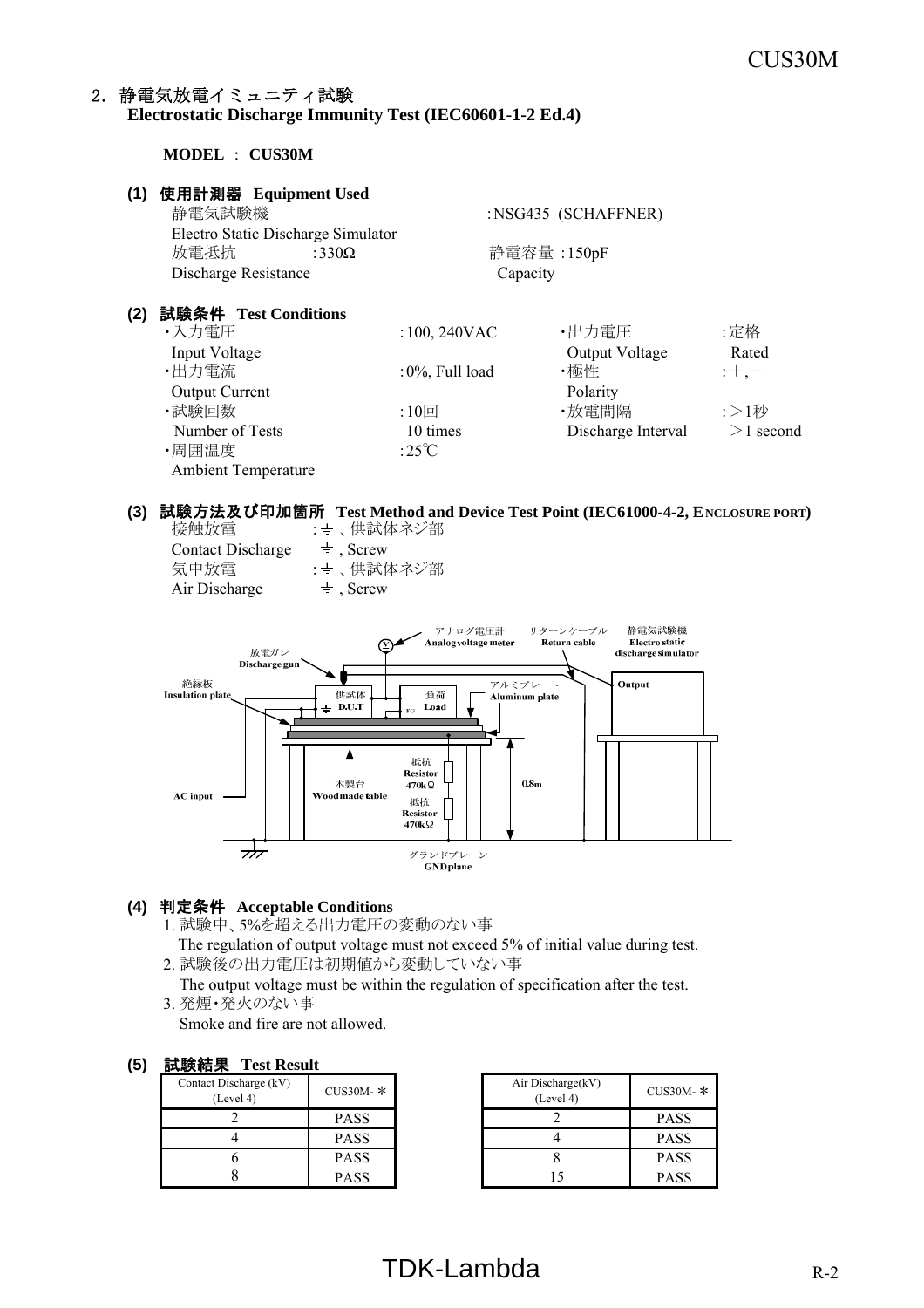#### 3.放射性無線周波数電磁界イミュニティ試験 **Radiated Radio-Frequency Electromagnetic Field Immunity Test (IEC60601-1-2 Ed.4)**

**MODEL** : **CUS30M**

#### **(1)** 使用計測器 **Equipment Used**

| : $MG3692B$ (Anritsu)      |
|----------------------------|
| : AP32 SW210 (PRANA)       |
| : AP32 MT255 (PRANA)       |
| : $HI-6105$ (ETS-Lindgren) |
| : AT4510 $(AR)$            |
| : VULP9118E(SCHWARZBECK)   |
|                            |

#### **(2)** 試験条件 **Test Conditions**

| ・入力電圧                      | $:100, 240$ VAC                             | ・出力電圧                   | :定格               |
|----------------------------|---------------------------------------------|-------------------------|-------------------|
| <b>Input Voltage</b>       |                                             | Output Voltage          | Rated             |
| ・出力電流                      | :0%, Full load                              | ・距離(AM)                 | :3.0 <sub>m</sub> |
| <b>Output Current</b>      |                                             | Distance                |                   |
| ・偏波                        | :水平、垂直                                      | ・距離(FM,PM)              | : 0.3m            |
| Wave Angle                 | Horizontal and Vertical                     | Distance                |                   |
| ・試験方向                      | :上下、左右、前後                                   | ・周囲温度                   | :25°C             |
| Test Angle                 | Top/Bottom, Both Sides, Front/Back          | Ambient Temperature     |                   |
| ・振幅変調(AM)                  | :80%, 1kHz, 1.0%ステップ、0.5秒保持                 | ·パルス変調(PM):18Hz, 217Hz, |                   |
| Amplitude Modulated        | 80%, 1kHz, 1.0% step up, 0.5 seconds hold   |                         | 0.5秒保持            |
| ・周波数変調(FM)                 | :5kHz偏差、1kHz正弦、0.5秒保持                       | Pulse Modulated         | 18Hz, 217Hz,      |
| <b>Frequency Modulated</b> | 5kHz deviation, 1kHz sine, 0.5 seconds hold |                         | 0.5 seconds hold  |
|                            |                                             |                         |                   |

#### **(3)** 試験方法 **Test Method (IEC61000-4-3, ENCLOSURE PORT)**



#### **(4)** 判定条件 **Acceptable Conditions**

- 1. 試験中、5%を超える出力電圧の変動のない事
- The regulation of output voltage must not exceed 5% of initial value during test. 2. 試験後の出力電圧は初期値から変動していない事
- The output voltage must be within the regulation of specification after the test. 3. 発煙・発火のない事

Smoke and fire are not allowed.

| <b>ANXHA</b> | лэг тоэшт                                   |                               |             |
|--------------|---------------------------------------------|-------------------------------|-------------|
| Modulation   | Radiation Field Strength (V/m)<br>(Level 3) | Electromagnetic Frequency     | CUS30M- $*$ |
| AM           | 10                                          | 80MHz $\sim$ 2.7GHz           | <b>PASS</b> |
| <b>PM</b>    | 27                                          | 385MHz                        | <b>PASS</b> |
| (18Hz)       | 28                                          | 810,870,930MHz                | <b>PASS</b> |
| <b>PM</b>    |                                             | 710,745,780,5240,5500,5785MHz | <b>PASS</b> |
| (217Hz)      | 28                                          | 1720,1845,1970,2450MHz        | <b>PASS</b> |
| FM           | 28                                          | 450MHz                        | <b>PASS</b> |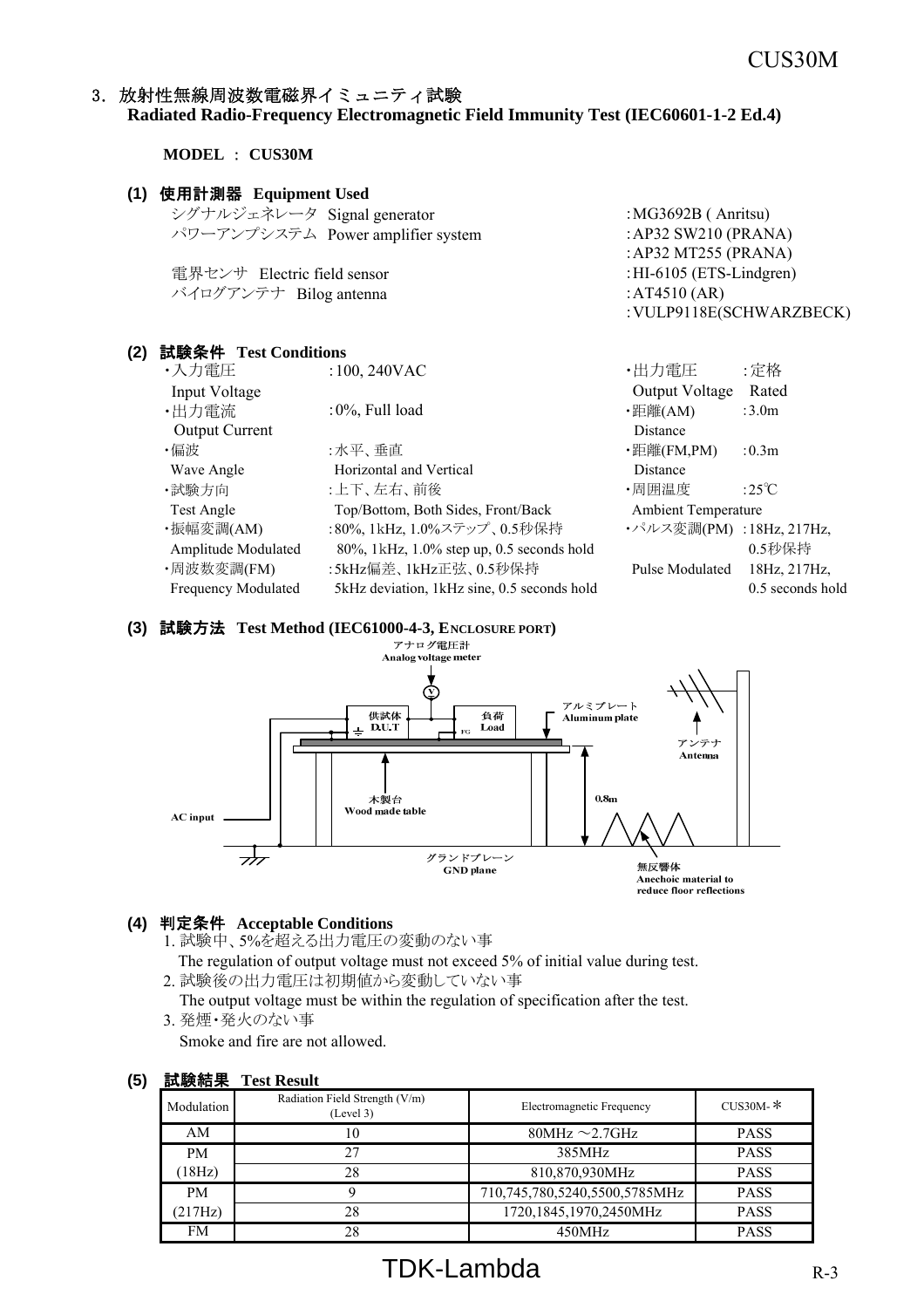#### 4. 電気的ファーストトランジェントバーストイミュニティ試験 **Electrical Fast Transient / Burst Immunity Test (IEC60601-1-2 Ed.4)**

**MODEL** : **CUS30M**

#### **(1)** 使用計測器 **Equipment Used**

EFT/B発生器 : FNS-100L (NOISEKEN) EFT/B Generator

#### **(2)** 試験条件 **Test Conditions**

| ・入力電圧                 | $:100, 240$ VAC    | ・出力電圧                      | :定格                |
|-----------------------|--------------------|----------------------------|--------------------|
| Input Voltage         |                    | Output Voltage             | Rated              |
| ・出力電流                 | $:0\%$ , Full load | ・試験時間                      | :1分間               |
| <b>Output Current</b> |                    | <b>Test Time</b>           | 1 minute           |
| ・極性                   | $;+, -$            | ·周囲温度                      | :25°C              |
| Polarity              |                    | <b>Ambient Temperature</b> |                    |
| ・試験回数                 | $:1 \Box$          | ・パルス周波数                    | :100kHz            |
| Number of Tests       | 1 time             | Pulse Frequency            |                    |
| ・バースト期間               | $:15$ msec         | ・パルス個数                     | :75 <sub>pcs</sub> |
| <b>Burst Time</b>     |                    | Number of Pulse            |                    |
| ・バースト周期               | $:300$ msec        |                            |                    |
| Burst Cycle           |                    |                            |                    |

#### **(3)** 試験方法及び印加箇所 **Test Method and Device Test Point (IEC61000-4-4, Input a.c. power PORT)**



#### **(4)** 判定条件 **Acceptable Conditions**

1. 試験中、5%を超える出力電圧の変動のない事

The regulation of output voltage must not exceed 5% of initial value during test.

2. 試験後の出力電圧は初期値から変動していない事

 The output voltage must be within the regulation of specification after the test. 3. 発煙・発火のない事

Smoke and fire are not allowed.

| Test Voltage (kV)<br>(Level 3) | $CUS30M-*$  |
|--------------------------------|-------------|
|                                | <b>PASS</b> |
|                                | <b>PASS</b> |
|                                | <b>PASS</b> |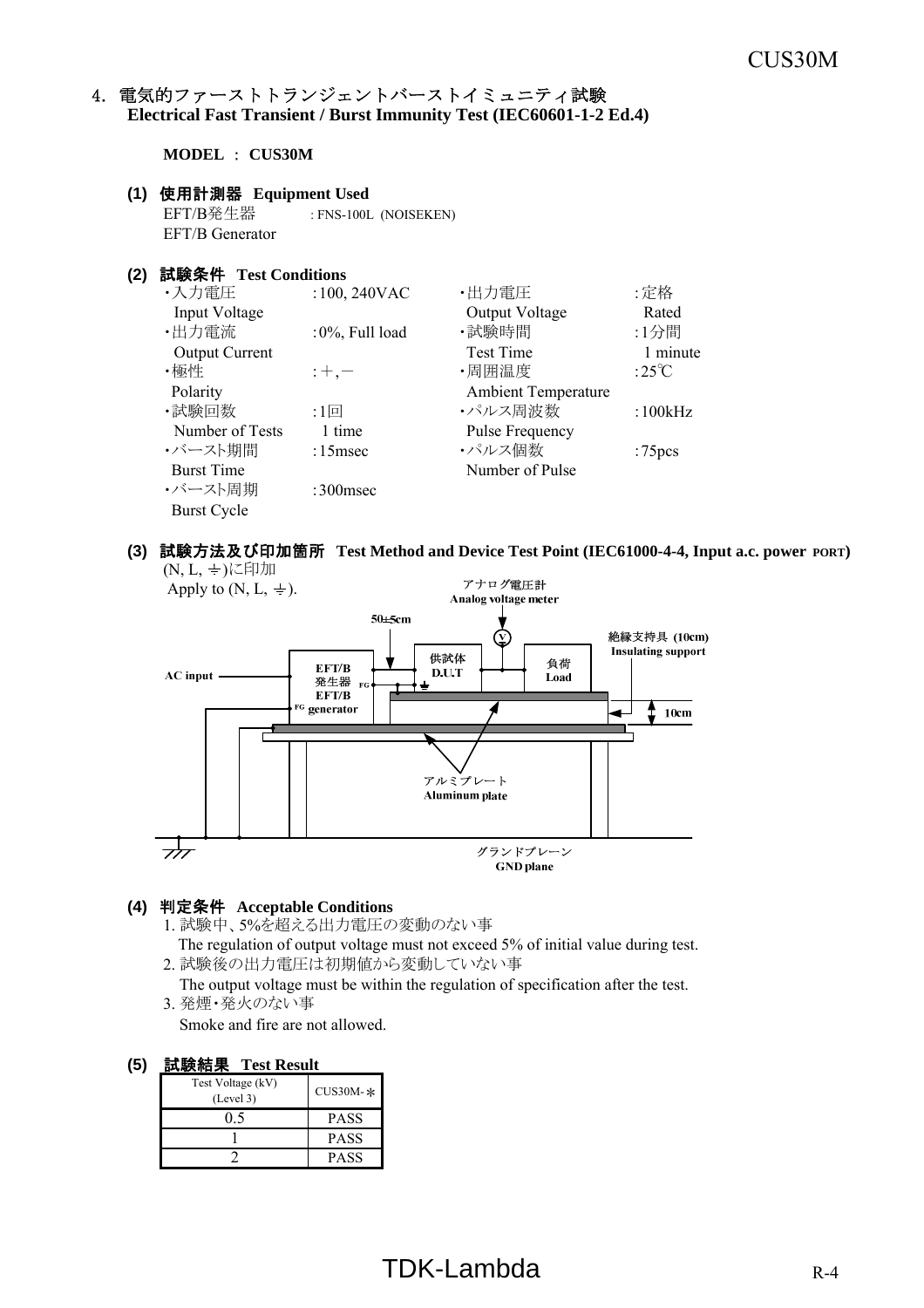#### 5.サージイミュニティ試験 **Surge Immunity Test (IEC60601-1-2 Ed.4)**

**MODEL** : **CUS30M**

| (1) | 使用計測器 Equipment Used   |                    |            |                            |                      |        |           |
|-----|------------------------|--------------------|------------|----------------------------|----------------------|--------|-----------|
|     | サージ発生器                 | : $LSS-F03$        | (NOISEKEN) |                            |                      |        |           |
|     | <b>Surge Generator</b> |                    |            |                            |                      |        |           |
|     | 結合インピーダンス :コモン         |                    | $12\Omega$ | 結合コンデンサ                    |                      | :コモン   | $9\mu F$  |
|     | Coupling Impedance     | Common             |            |                            | Coupling Capacitance | Common |           |
|     |                        | ノーマル               | $2\Omega$  |                            |                      | ノーマル   | $18\mu F$ |
|     |                        | Normal             |            |                            |                      | Normal |           |
|     |                        |                    |            |                            |                      |        |           |
| (2) | 試験条件 Test Conditions   |                    |            |                            |                      |        |           |
|     | ・入力電圧                  | $:100,240$ VAC     |            | ・出力電圧                      | :定格                  |        |           |
|     | Input Voltage          |                    |            | Output Voltage             | Rated                |        |           |
|     | ・出力電流                  | $:0\%$ , Full load |            | ・試験回数                      | $:5\Box$             |        |           |
|     | <b>Output Current</b>  |                    |            | Number of Tests            | 5 times              |        |           |
|     | ・極性                    | $: +, -$           |            | ・モード                       | :コモン、ノーマル            |        |           |
|     | Polarity               |                    |            | Mode                       | Common and Normal    |        |           |
|     | ・位相                    | $:0,90$ deg        |            | ・周囲温度                      | :25°C                |        |           |
|     | Phase                  |                    |            | <b>Ambient Temperature</b> |                      |        |           |
|     |                        |                    |            |                            |                      |        |           |

**(3)** 試験方法及び印加箇所 **Test Method and Device Test Point (IEC61000-4-5, Input a.c. power PORT)** コモンモード (N- +, L- +) 及びノーマルモード (N-L) に印加 Apply to Common mode ( $N-\frac{+}{2}$ , L $-\frac{+}{2}$ ) and Normal mode (N-L).

アナログ電圧計 Analog voltage meter ⊙ サージ発生器 アルミプレート 供試体 負荷 Aluminum plate Surge generator  $D.U.T$ Load  $_{\rm FG}$ ДL,  $_{\rm FG}$ FG п 0.<br>Sm 木製台 Wood made table AC input  $\overline{\overline{z}}$ グランドプレーン **GND** plane

#### **(4)** 判定条件 **Acceptable Conditions**

- 1. 試験中、5%を超える出力電圧の変動のない事
- The regulation of output voltage must not exceed 5% of initial value during test.
- 2. 試験後の出力電圧は初期値から変動していない事

The output voltage must be within the regulation of specification after the test.

3. 発煙・発火のない事

Smoke and fire are not allowed.

#### **(5)** 試験結果 **Test Result**

| $F = 1.5$<br>----------- |             |                   |    |  |
|--------------------------|-------------|-------------------|----|--|
| Common(Level 3)          |             | Normal(Level 2)   |    |  |
| Test Voltage (kV)        | $CUS30M-*$  | Test Voltage (kV) | Cl |  |
|                          | <b>PASS</b> |                   |    |  |
|                          | <b>PASS</b> |                   |    |  |
|                          | <b>PASS</b> |                   |    |  |

|             | Normal(Level 2)   |             |  |
|-------------|-------------------|-------------|--|
| CUS30M-∗    | Test Voltage (kV) | $CUS30M-*$  |  |
| PASS        |                   | <b>PASS</b> |  |
| <b>PASS</b> |                   | <b>PASS</b> |  |

# $TDK-Lambda$  R-5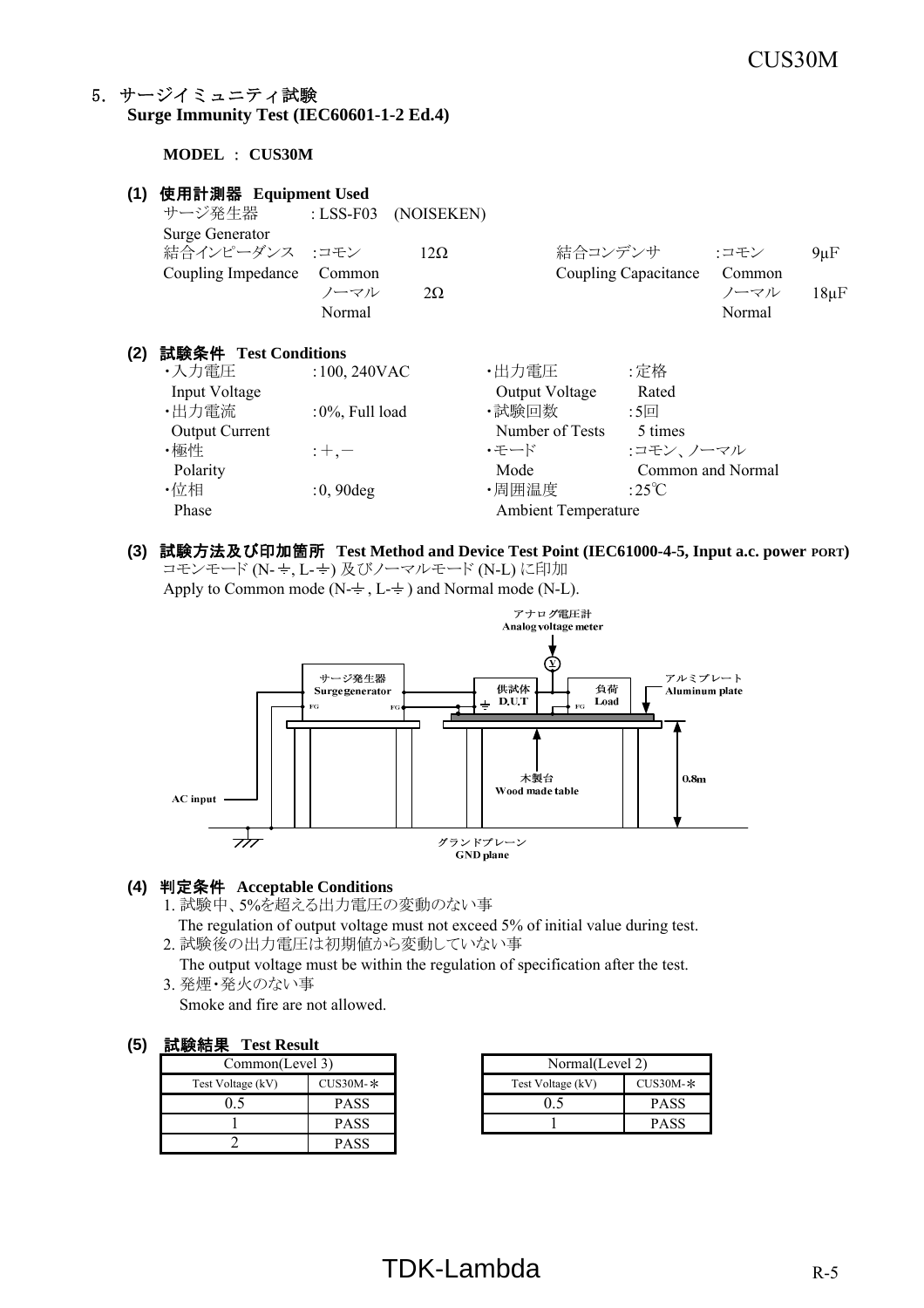#### 6. 伝導性無線周波数電磁界イミュニティ試験 **Conducted Disturbances Induced by Radio-Frequency Field Immunity Test (IEC60601-1-2 Ed.4)**

**MODEL** : **CUS30M (1)** 使用計測器 **Equipment Used** RF エミュレータ Compact RF Simulator : NSG 4070-30 (TESEQ) 結合/減結合ネットワーク Coupling-Decoupling Network : CDN L-801 M2/M3 (Liithi) **(2)** 試験条件 **Test Conditions** •入力電圧 :100, 240VAC •出力電圧 :定格 Input Voltage Output Voltage Rated ·出力電流 :Full load •電磁界周波数 :150kHz~80MHz Output Current **Electromagnetic Frequency** ・周囲温度  $\qquad \qquad :25^{\circ}\text{C}$ Ambient Temperature ・スイープ・コンディション :1.0%ステップ、0.5秒保持 Sweep Condition 1.0% step up, 0.5 seconds hold

#### **(3)** 試験方法及び印加箇所 **Test Method and Device Test Point (IEC61000-4-6, Input a.c. power PORT)** (N, L, +)に印加





#### **(4)** 判定条件 **Acceptable Conditions**

- 1. 試験中、5%を超える出力電圧の変動のない事 The regulation of output voltage must not exceed 5% of initial value during test.
- 2. 試験後の出力電圧は初期値から変動していない事 The output voltage must be within the regulation of specification after the test.
- 3. 発煙・発火のない事 Smoke and fire are not allowed.

| Voltage Level (V)<br>(Level 2) | $CUS30M-$ * |
|--------------------------------|-------------|
|                                | <b>PASS</b> |
|                                | PASS        |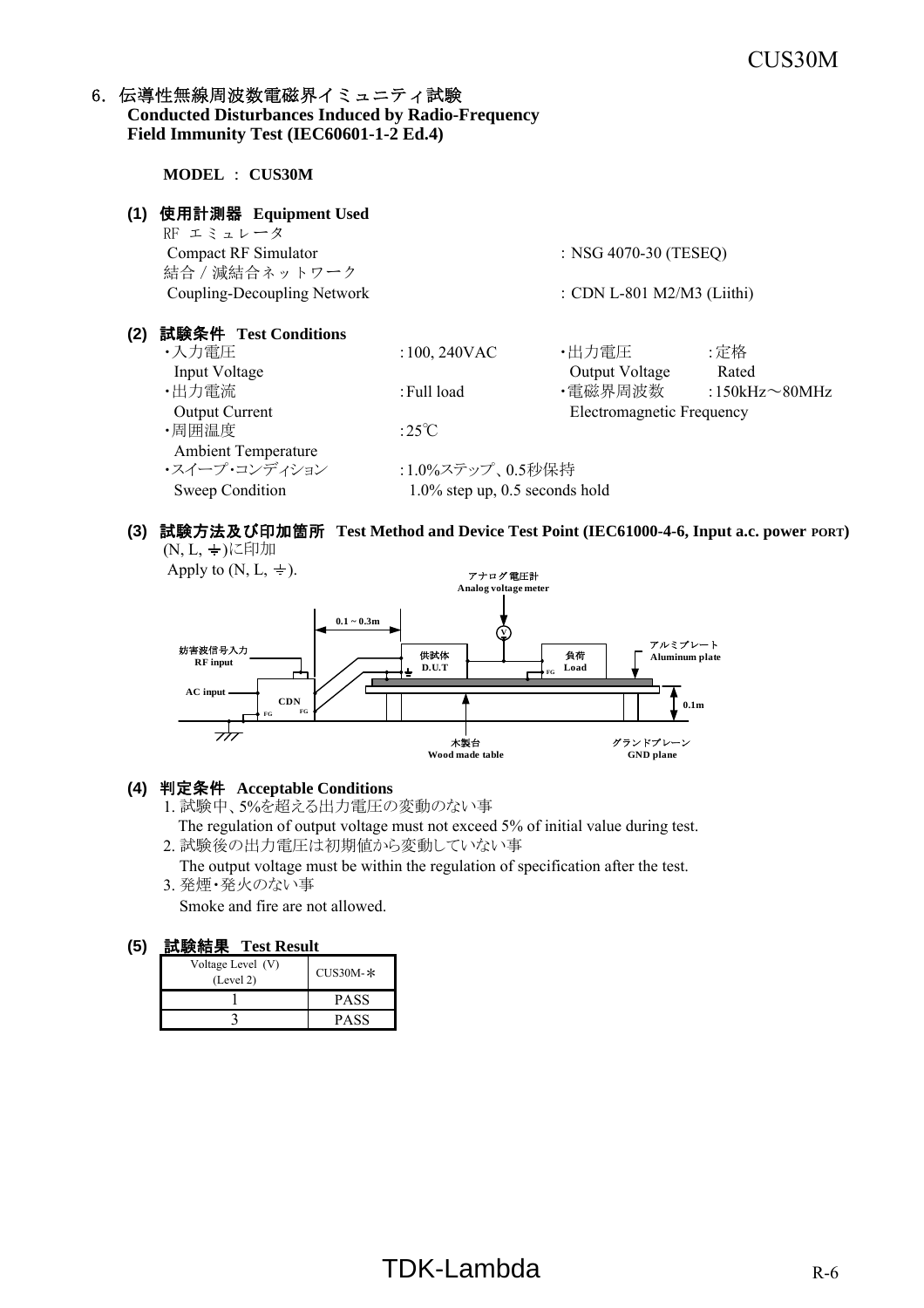#### 7.電力周波数磁界イミュニティ試験 **Power Frequency Magnetic Field Immunity Test (IEC60601-1-2 Ed.4)**

**MODEL** : **CUS30M**

#### **(1)** 使用計測器 **Equipment Used**

ACパワーソース : NSG 1007(SCHAFFNER) AC Power Source ヘルムホルツコイル : R-1000-4-8/9-L-1M (TESEQ) Helmholts Coil

#### **(2)** 試験条件 **Test Conditions**

| ・入力電圧                      | $:100,240$ VAC                        | ・出力電圧                     | :定格      |
|----------------------------|---------------------------------------|---------------------------|----------|
| <b>Input Voltage</b>       |                                       | Output Voltage            | Rated    |
| ・出力電流                      | :Full load                            | ·印加磁界周波数                  | :50Hz    |
| <b>Output Current</b>      |                                       | <b>Magnetic Frequency</b> |          |
| ・周囲温度                      | :25 $\degree$ C                       | ·印加方向                     | :X, Y, Z |
| <b>Ambient Temperature</b> |                                       | Direction                 |          |
| ·試験時間                      | :10秒以上(各方向)                           |                           |          |
| Test Time                  | More than 10 seconds (each direction) |                           |          |

#### **(3)** 試験方法 **Test Method (IEC61000-4-8, ENCLOSURE PORT)**



#### **(4)** 判定条件 **Acceptable Conditions**

- 1. 試験中、5%を超える出力電圧の変動のない事 The regulation of output voltage must not exceed 5% of initial value during test.
- 2. 試験後の出力電圧は初期値から変動していない事

 The output voltage must be within the regulation of specification after the test. 3. 発煙・発火のない事

Smoke and fire are not allowed.

| Magnetic Field Strength (A/m)<br>(Level 4) | $CUS30M-*$  |
|--------------------------------------------|-------------|
|                                            | <b>PASS</b> |
|                                            | <b>PASS</b> |
|                                            | <b>PASS</b> |
|                                            | <b>PASS</b> |